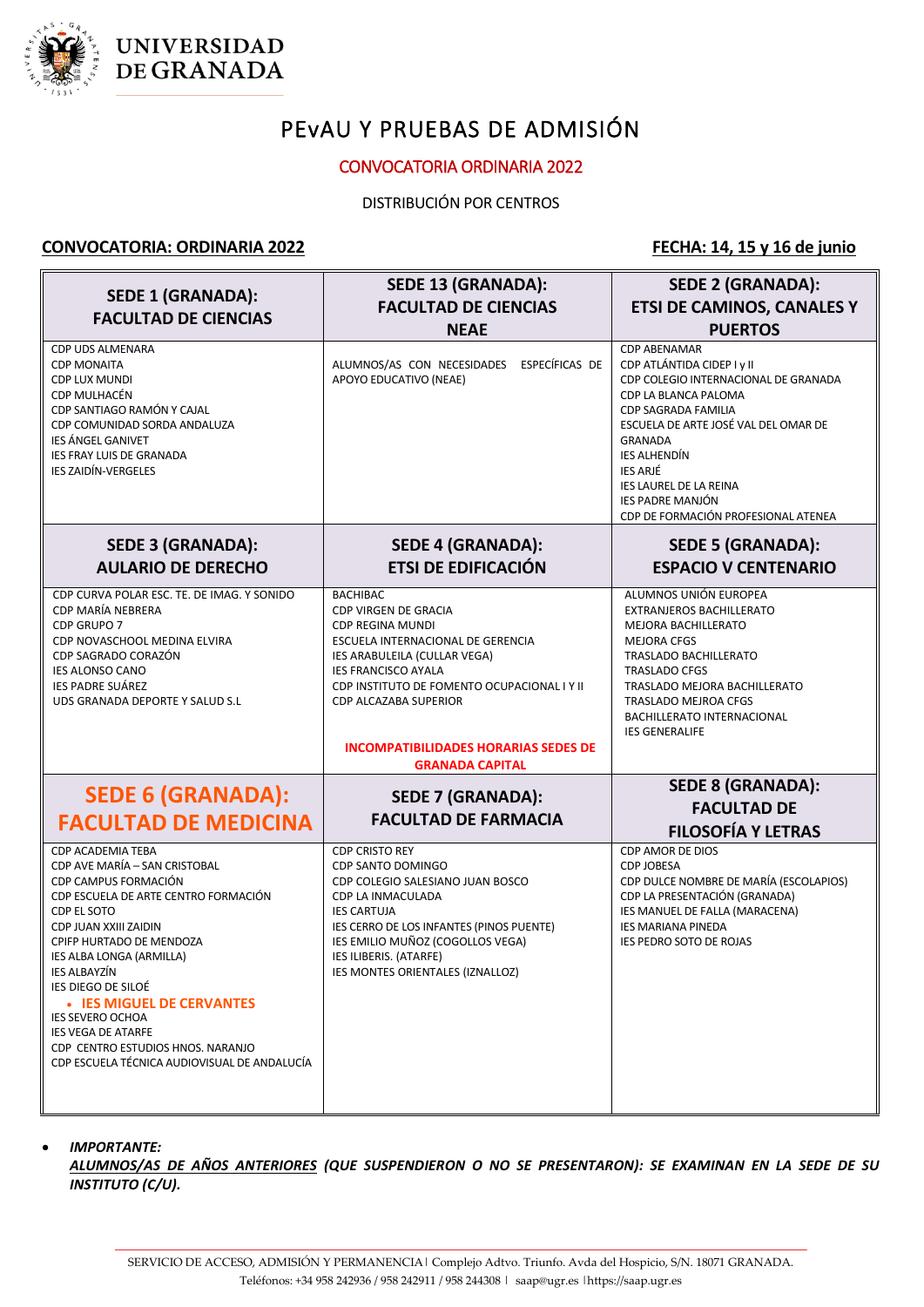

## **UNIVERSIDAD** DE GRANADA

# PEvAU Y PRUEBAS DE ADMISIÓN

#### CONVOCATORIA ORDINARIA 2022

#### DISTRIBUCIÓN POR CENTROS

#### **CONVOCATORIA: ORDINARIA 2022 FECHA: 14, 15 y 16 de junio**

| <b>SEDE 9 (GRANADA):</b><br><b>ESCUELA INTERNACIONAL DE</b><br><b>POSGRADO</b>                                                                                                                                              | <b>SEDE 10 (GRANADA):</b><br><b>FACULTAD DE PSICOLOGÍA</b>                                                                                                                                            | SEDE 11 (GRANADA):<br><b>FACULTAD DE CIENCIAS DE LA</b><br><b>SALUD</b>                                                                                                                                                                                               |
|-----------------------------------------------------------------------------------------------------------------------------------------------------------------------------------------------------------------------------|-------------------------------------------------------------------------------------------------------------------------------------------------------------------------------------------------------|-----------------------------------------------------------------------------------------------------------------------------------------------------------------------------------------------------------------------------------------------------------------------|
| CDP JUAN XXIII CARTUJA<br>CDP JUAN XXIII CHANA<br>CDP LA INMACULADA (MARISTAS)<br><b>CDP SAN ISIDORO</b><br><b>IES ALHAMBRA</b><br><b>IES FEDERICO GARCÍA LORCA</b><br><b>IES LUIS BUENO CRESPO</b>                         | CDP CENTRO DE FORMACIÓN. INTER. REINA ISABEL<br><b>IES ARICEL</b><br><b>IES HISPANIDAD</b><br><b>IES JIMÉNEZ DE QUESADA</b><br><b>IES TREVENQUE</b>                                                   | <b>CDP ALHAMAR</b><br>CDP CENTRO DE ESTUDIOS JURÍDICOS I-III<br>CDP EL CARMELO<br><b>IES ALHAMA</b><br><b>IES HERMENEGILDO LANZ</b><br><b>IES LA LAGUNA</b><br><b>IES LA MADRAZA</b><br><b>IES VALLE DE LECRÍN</b><br>IES VIRGEN DE LAS NIEVES<br><b>IPEP GRANADA</b> |
| <b>SEDE 12 (GRANADA):</b><br><b>FACULTAD DE RELACIONES</b><br><b>LABORALES</b>                                                                                                                                              | <b>SEDE 20 (LOJA):</b><br><b>IES "VIRGEN DE LA CARIDAD"</b>                                                                                                                                           | <b>SEDE 21 (HUÉTOR TAJAR):</b><br><b>IES "AMÉRICO CASTRO"</b>                                                                                                                                                                                                         |
| CDP AVE MARÍA<br><b>CDP GRANADA COLLEGE</b><br>CDP INMACULADA NIÑA<br>CDP SANTO TOMÁS DE VILLANUEVA<br><b>CPIFP AYNADAMAR</b><br>IES CLARA CAMPOAMOR<br><b>IES MONTEVIVES</b><br><b>MEDAC NEVADA</b>                        | <b>IES MORAIMA</b><br>IES VIRGEN DE LA CARIDAD<br>ALUMNOS/AS MEJORA LOJA                                                                                                                              | <b>IES AMÉRICO CASTRO</b><br><b>IES HIPONOVA</b><br>ALUMNOS/AS MEJORA HUÉTOR TAJAR                                                                                                                                                                                    |
| SEDE 22 (GUADIX):<br><b>IES "PADRE POVEDA"</b>                                                                                                                                                                              | SEDE 23 (BAZA):<br><b>IES "JOSÉ DE MORA"</b>                                                                                                                                                          | <b>SEDE 24 (MOTRIL):</b><br><b>IES "FRANCISCO GINER DE</b><br><b>LOS RIOS"</b>                                                                                                                                                                                        |
| CDP PRESENTACION (GUADIX)<br>ESCUELA DE ARTE DE GUADIX<br><b>IES ACCI (GUADIX)</b><br>IES PADRE POVEDA (GUADIX)<br>IES PEDRO ANTONIO DE ALARCÓN (GUADIX)<br>CDP UNISEX GONZÁLEZ PELUQUEROS S.L.<br>ALUMNOS/AS MEJORA GUADIX | CDP ACADEMIA UNIVERSO<br>CDP ACADEMIA UNIVERSO II<br><b>IES ALCREBITE (BAZA)</b><br>IES JOSÉ DE MORA (BAZA)<br>IES PEDRO JIMÉNEZ MONTOYA (BAZA)<br>CDP EUROACTIVA FORMACIÓN<br>ALUMNOS/AS MEJORA BAZA | ESCUELA DE ARTE PALACIO VENTURA (MOTRIL)<br>IES FCO.GINER DE LOS RIOS (MOTRIL)<br>IES LA CONTRAVIESA (ALBUÑOL)<br>IES BEATRIZ GALINDO, LA LATINA (MOTRIL)<br>IES MEDITERRÁNEO (SALOBREÑA)<br>ALUMNOS/AS MEJORA MOTRIL                                                 |

 *IMPORTANTE:ALUMNOS/AS DE AÑOS ANTERIORES (QUE SUSPENDIERON O NO SE PRESENTARON): SE EXAMINAN EN LA SEDE DE SU INSTITUTO (C/U).*